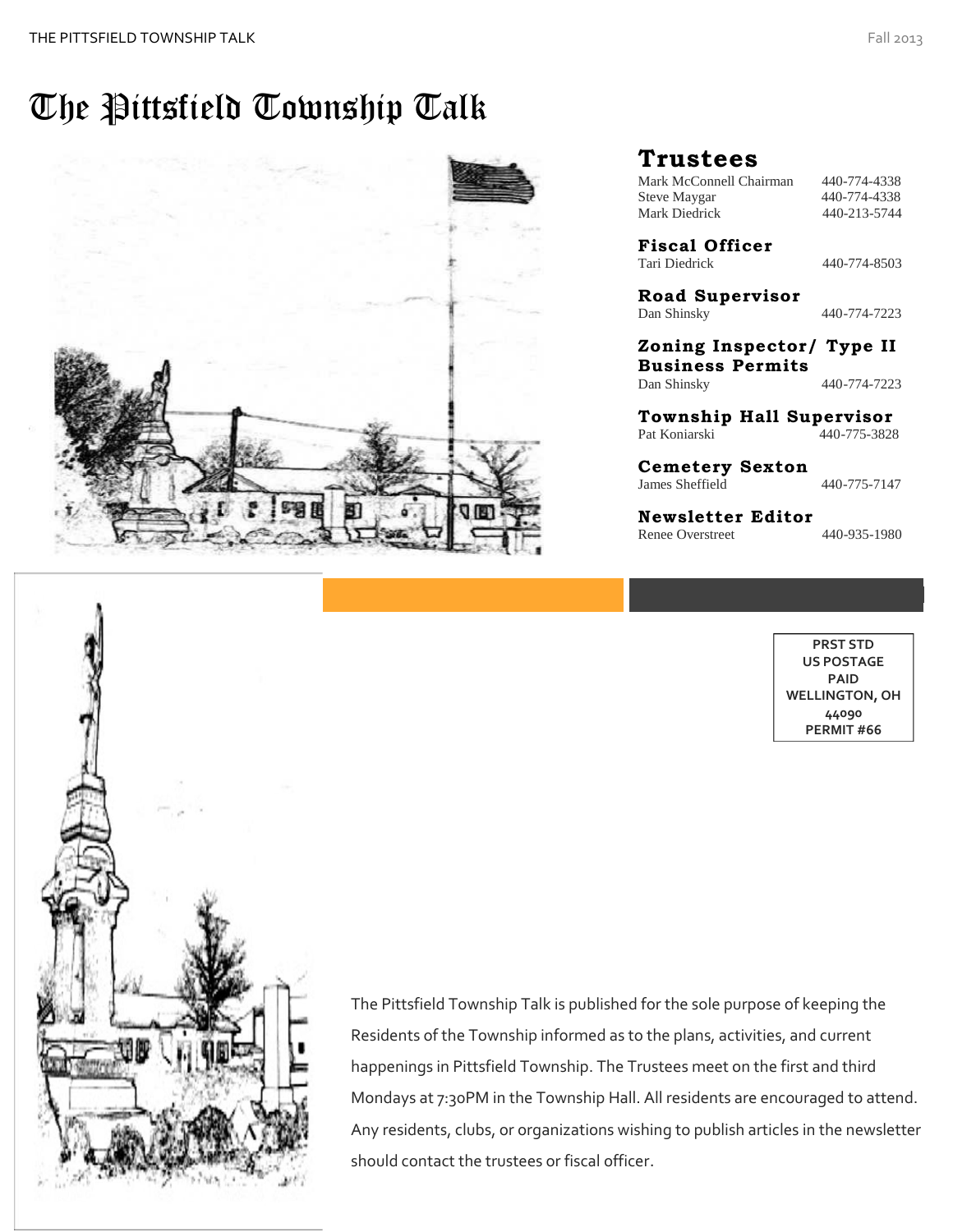### Election Day November 5th, 2013

Pittsfield Township has four candidates on the ballot. Running for the two open Township's trustee positions are Joshua Brasee, Forrest Mohrman, Mark McConnell, and Steve Magyar. Below is short profile of the candidates that will be on the November ballot.

### **Please remember to VOTE!**

### **Candidate Mark W. McConnell**

McConnell is a life time resident of Pittsfield Township. He is a current Trustee and has served as a Trustee for 16 years. McConnell is a self-employed grain farmer. He operates Hickory Grove Farms with his two brothers Jim and Frank. McConnell has served as the township's Zoning Inspector, delegate to the Storm Water Advisory Committee and Waste Consortium, appointee to the Central Ambulance District and Rural Lorain County Water Authority, and has served as on the township's Zoning Board.

### **Candidate Forrest Mohrman**

Mohrman has been a resident of Pittsfield Township for 56 years. Mohrman and his wife Barbara have been married for 34 years and have raised their two children in Pittsfield. The Mohrman families have lived in Pittsfield Township since the 1900's. Mohrman is self-employed business coowner of TAPE Inc. of Wellington. Mohrman operates his family business with his sister Connie Bradley. Mohrman is currently a community delegated township spokesperson leading against the French Creek/Quasar Human Waste Lagoon on Quarry Road.





### **Candidate Josh Brasee**

Brasee is a life time resident of Pittsfield Township. He is the son of former township Trustee the late John Brasee. Brasee is selfemployed grain farmer, and works full time at Shiloh Tool & Die of Wellington. Brasee and his wife Lou own and operate the Brasee's Corn Maze and Pumpkin Patch on State Route 58.

### **Candidate Steve Magyar**

Magyar has been a resident of Pittsfield Township for 55 years He is a current Trustee and has served as a Trustee for 12 years. Magyar is self-employed business owner of Pier 58 Marine for over 40 years. Magyar has served as the township's Zoning Board Chairman, Zoning Inspector, and is a delegate of the Revenue Sharing Committee with the City of Oberlin. Magyar other public service positions have included the Lake Erie Marine Trades Trustee, four terms VP of Lorain County Township Association, two terms Treasure of Lorain County Township Association, and Treasure of Lorain County Joint Police District. He has also served as a representative to Lorain County Health District and to Rural Lorain County Water Authority. Magyar is the representative to Lorain County Community Alliance and is Web Master of Lorain County Township Association and Pittsfield Township.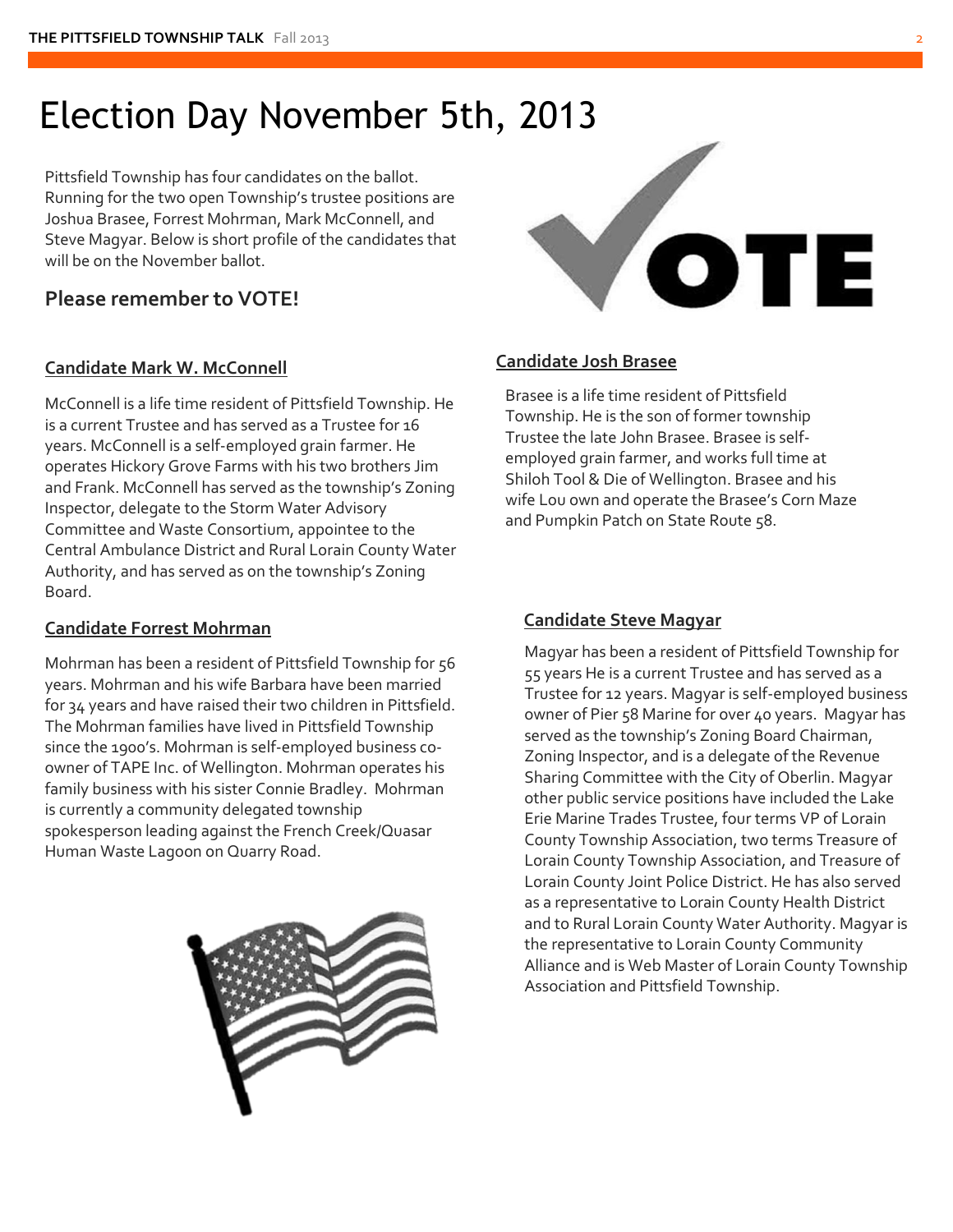



### Bulk Trash Curbside Pick-Up

Large item roadside pick-up will be available to all Republic Services/Allied Waste customers. One Time each month on the regular trash pick-up day of the second FULL week of every month. Republic Customer Service 1-800-433-1309



Newspaper Recycle Township Hall All Year Round



Household Hazardous Waste Lorain County Solid Waste District Collection Center 540 South Abbe Road Elyria, Ohio Contact: 1-800-449-5463 Website[: www.loraincounty.us/solidwaste](http://www.loraincounty.us/solidwaste)

### PRESCRIPTION DRUG TAKE BACK

October 23rd<sup>h</sup> 9AM to 3PM Wellington Police Station Dispose of Medication Properly Contact: 440-322-6367 Website[: www.loraincountyhealth.com](http://www.loraincountyhealth.com/)



& Recycling Services

Beginning January 2014, residents' garbage and recycling services will be serviced by Rumpke Waste and Recycling Services. Rumpke is an Ohioowned family company and ranks among the nation's largest privately owned waste and recycling companies. Each household will still be provided with two containers, one container for waste and the second container for recycleable materials. Curbside bulk trash pick-up will also be avaiable one time each month on your regular trash pick-up day.

In efforts to provide the residents of the township with the best quality of services at a reasonable cost, the Trustees of Pittsfield accepted the bid for the contract with Rumpke Waste and Recycling Services. As a result residents will benefit to a reduced bill with no to little changes to the collection services.

A Rumpke informational mailer will be sent to all residents by mail. Details and explanations of the transition will be provided in the mailer. For any questions or customer service please call 800-582-3107 or visit [www.rumpke.com.](http://www.rumpke.com/)

An informational meeting will be held at Rod & Gun Club, 204 Eagle Street, in Rochester on October 28<sup>th</sup> at 7PM. A member from Rumpke's staff will be discussing the transition that will be beginning January 1, 2014 to the various communities effected by this change.



|    |    |                | October        |                   |    |                         |
|----|----|----------------|----------------|-------------------|----|-------------------------|
| S  | M  |                |                |                   |    | $\overline{\mathbf{s}}$ |
|    |    |                | $\overline{2}$ | 3                 | 4  | 5                       |
| 6  |    | $\overline{8}$ | 9              | 10                | 11 | 12                      |
| 13 | 14 | 15             | 16             | 17                | 18 | 19                      |
| 20 |    |                |                | 21 22 23 24 25 26 |    |                         |
| 27 | 28 |                | 29 30 31       |                   |    |                         |
|    |    |                |                |                   |    |                         |

|    |    |   |   | November          |   |                |
|----|----|---|---|-------------------|---|----------------|
| S  |    |   |   |                   |   | S              |
|    |    |   |   |                   |   | $\overline{2}$ |
| 3  | 4  | 5 | 6 | $\overline{7}$    | 8 | 9              |
| 10 |    |   |   | 11 12 13 14 15 16 |   |                |
| 17 | 18 |   |   | 19 20 21 22 23    |   |                |
| 24 |    |   |   | 25 26 27 28 29 30 |   |                |
|    |    |   |   |                   |   |                |

| December |  |  |
|----------|--|--|

| S            | M                                |     | W |                  |  | S              |  |  |
|--------------|----------------------------------|-----|---|------------------|--|----------------|--|--|
| $\mathbf{1}$ | $\overline{2}$                   | 3 4 |   | 56               |  | $\overline{7}$ |  |  |
| 8            |                                  |     |   | 9 10 11 12 13 14 |  |                |  |  |
|              | 15   16   17   18   19   20   21 |     |   |                  |  |                |  |  |
|              | 22 23 24 25 26 27 28             |     |   |                  |  |                |  |  |
|              | 29 30 31                         |     |   |                  |  |                |  |  |
|              |                                  |     |   |                  |  |                |  |  |

### **Cooking Safety Bulk Trash Curbside Pick-Up Schedule**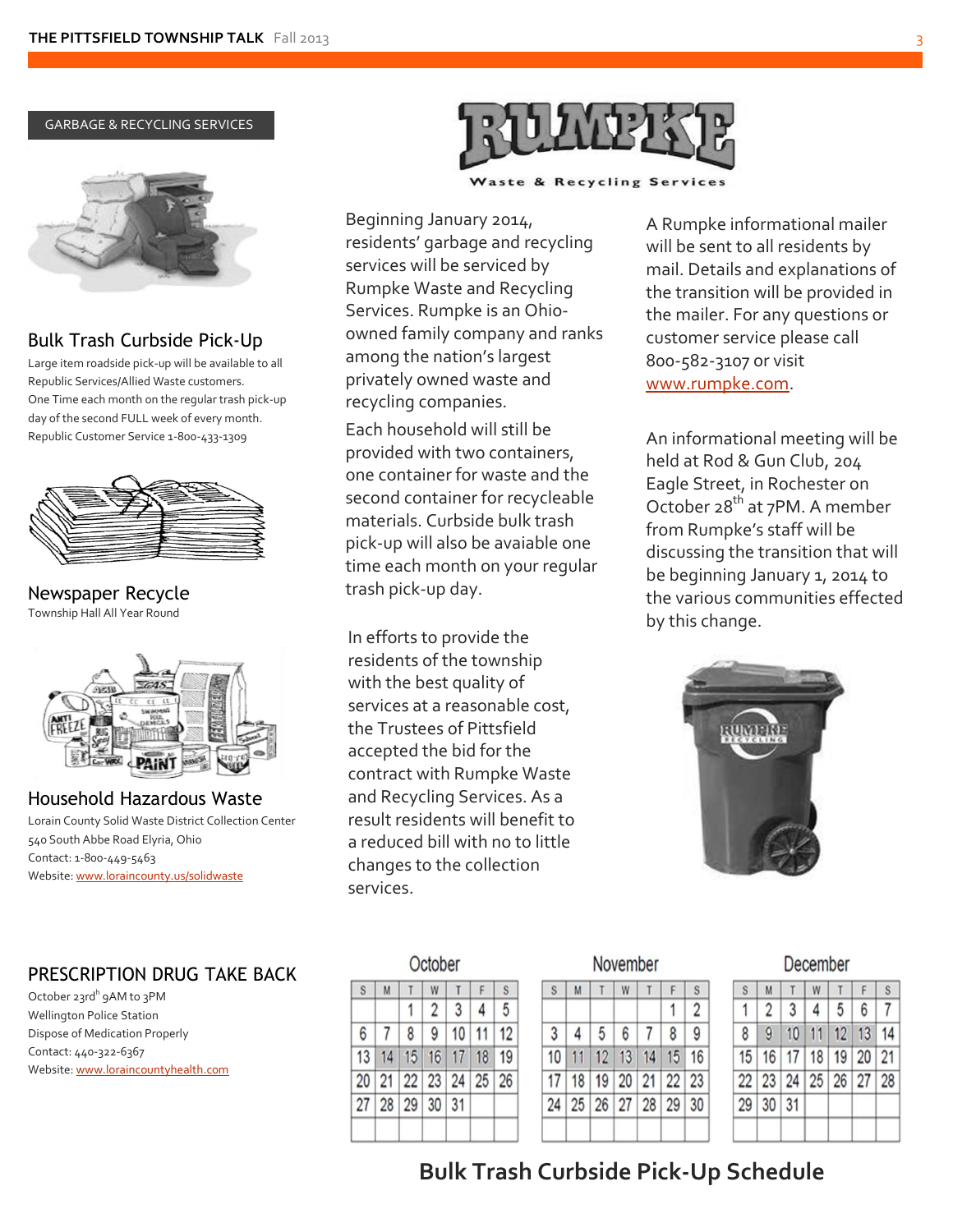#### By: Fire Chief Mike Wetherbee

Cooking fires are the leading cause of residential fires in the United States. On average, reports indicate there are 164,500 cooking fires each year. These fires lead to 110 deaths, 3,525 injuries, and an estimated 309 million dollars in damages annually. Cooking fires are most prevalent between the hours of 4pm and 9pm, and generally peak in the months of November, December, and January.

Cooking fires are classified in two categories; Confined and Unconfined. Confined fires stay in the pan, vessel, or appliance of origin, whereas unconfined fires will spread throughout the kitchen and into neighboring rooms. Statistics show the leading equipment involved is ranges and stoves, followed by ovens and rotisseries. Operational deficiency or operator error is the leading factor, followed by misuse of equipment.

We can do our part in reducing the amount of cooking fires by following these simple safety tips….

- STAY in the kitchen when frying, grilling, or broiling food.
- Turn the stove off when leaving the kitchen.
- When simmering, baking, or boiling, check on food regularly; use a timer as a reminder.
- Keep combustibles away from the stove. (oven mits, pot holders, dish towels, utensils)
- Do not use oven or broiler for storage
- Keep all cooking appliances clean.
- Do not wear loose clothing.
- Enforce a 3 foot "kid free" zone around cooking appliances.
- Always use equipment tested in a recognized laboratory. (UL)
- Follow manufacturer's instructions for operation and installation of appliances.
- Avoid use of extension cords and overloading circuits.
- Never cook while impaired by alcohol drugs or sleep deprivation.

When faced with a cooking fire, the first reaction by many is to stay and fight the fire. *This isn't recommended by the fire department.* You should leave immediately, closing the door behind you and contact 9-1-1. If you choose to fight the fire, make sure all other occupants are leaving and have someone call 9-1-1 immediately. You should keep an exit between yourself and the fire and generally if your first actions do not extinguish the fire, chances are you will not be able to selfextinguish it. Some helpful tips for stove top fires are to keep a lid nearby to cover the pan, turn off the burner, never move the pan, leave the lid on it and leave the area. Oven fires, simply turn the oven off, keep the door closed, and leave the area.

The fire department is always ready to respond regardless of the fire type and size. We can mitigate the situation by removing the hazard, and clearing the structure of unwanted smoke and by-products. Questions regarding cooking fires can be answered by calling the Fire Station at 440-647-2245.

#### WELLINGTON FIRE DISTRICT



### **Contact Information**

202 Kelly Street Wellington, Ohio 44090 Phone: 440-647-2245 FAX: 440-647-4770 Website: [www.wellingtonfire.com](http://www.wellingtonfire.com/)



### Daylight Saving Time

Sunday November 3, 2013 Remember to turn **back** your clocks ONE hour!



#### Change Your Battery Reminders when you change your Clocks change the Batteries in your smoke alarms!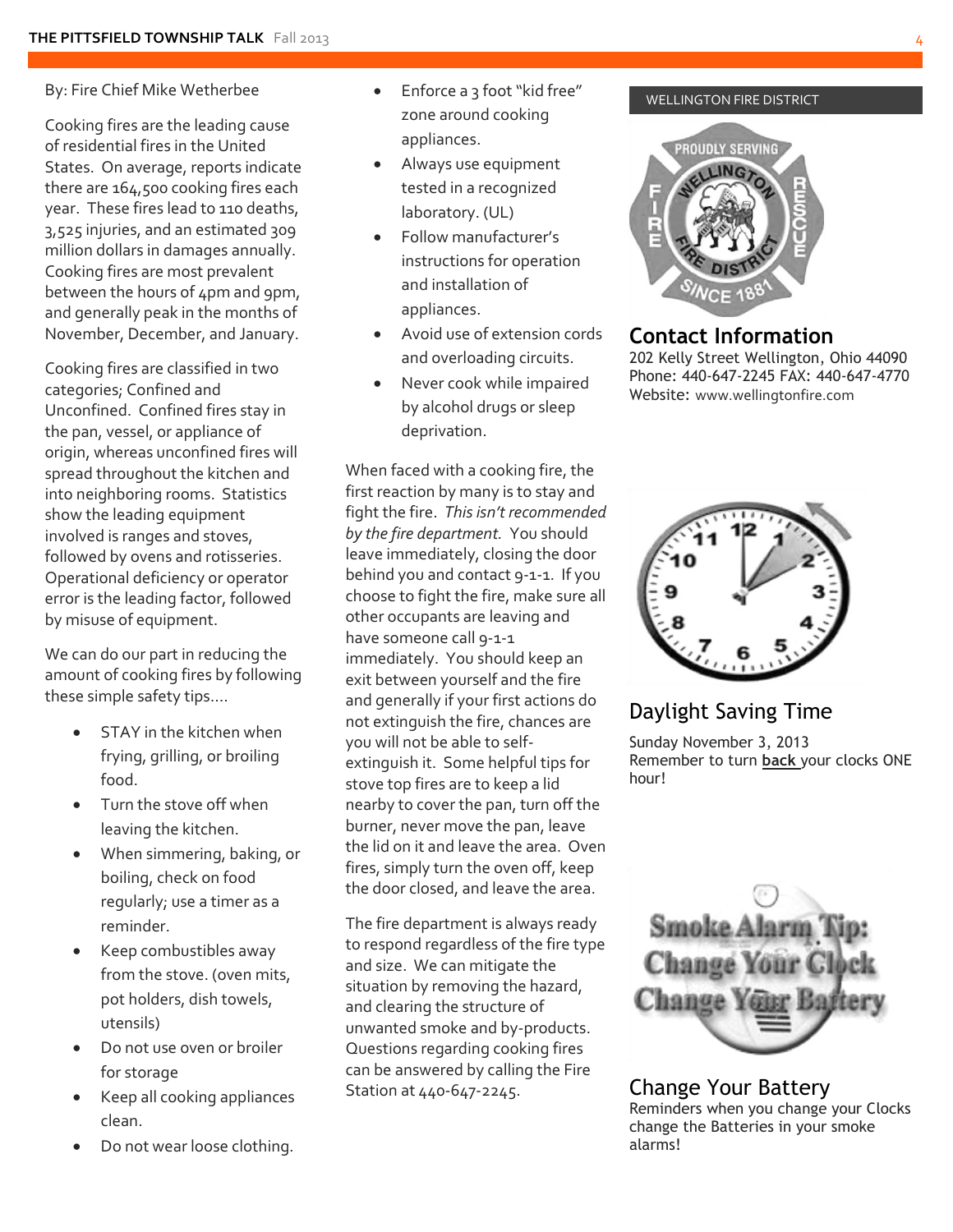# 2014 Ohio Township Scholarship

The Ohio Township Association (OTA) offers three scholarships to high school seniors annually. The 2014 applications are now available. A copy is enclosed in this packet, was included in the September/October issue of the Ohio Township News and is available online at [www.ohiotownships.org.](http://www.ohiotownships.org/) The OTA encourages you to distribute the application to high schools and student groups in your area.

Applicants must reside in one of Ohio's 1,308 townships, be a U.S. citizen, and plan to attend an Ohio college or university the following fall. Scholarships are awarded in two categories: Local Government Achievement and Academic Achievement. In addition to the above mentioned requirements, students must submit the following:

Completed application;

- Statement of activities, honors, and leadership;
- Copy of high school transcript;
- College admission test scores;
- Two letters of recommendations; and
- Essay

Applications for 2014 are due January  $31^{st}$ , and winners will be notified by May  $1<sup>st</sup>$ . The scholarships are funded by County Township Association donations and proceeds from the OTA's annual golf outing.



# Fireplace and Home Fire Safety

Heating fires account for 36% of residential home fires in rural areas every year. Often these fires are due to creosote build-up in chimneys and stove pipes. All home heating systems require regular maintenance to function safely and efficiently.

Here are a few safety reminders as we head into the cooler season:

-Have your chimney or wood stove inspected and cleaned annually

-Clear the area around the hearth of debris, decorations, and flammable materials

-Leave glass doors open while burning a fire

-Install stovepipe thermometers to help monitor flue temperatures

-Never restrict air supply to the fireplaces

-Never leave a fire unattended. Extinguish the fire before going to bed or leaving the house

-Allow ashes to cool before disposing. Place ashes in a mental container and keep at least 10 feet from the home or other nearby buildings

-Stack firewood outside at least 30 feet away from the home

-Keep the roof clear of leaves, pine needles, and other debris

-Cover the chimney with a mesh screen spark arrester

-Install SMOKE ALARMS

For more information on fireplace and home fire safety visit [www.usfa.fema.gov](http://www.usfa.fema.gov/) or contact the Fire Department 440-647-2245

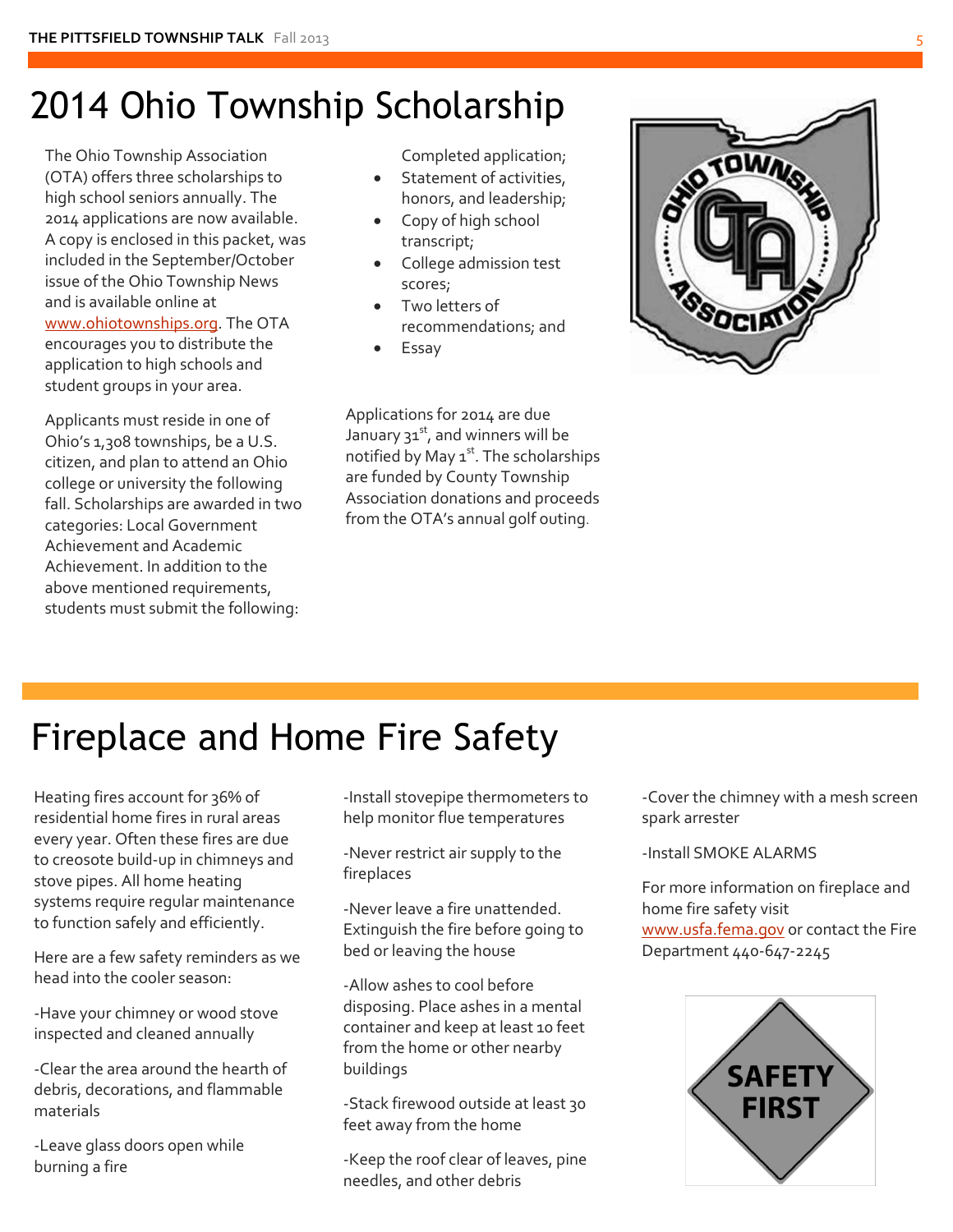# Pittsfield Township Historical Society

By: Ralph Hayes

#### **ANTIQUE AND PRIMITIVES SHOW**

Our recent Antique & Primitives Show, held on September 21, was a success in spite of the rainy morning. After expenses we realized a profit of \$2,567.51, which we thought was very good for our first effort at this sort of fundraiser. The proceeds from this event will go toward the expenses of restoring our one-room school. We received favorable comments from the customers and vendors, so we'll be planning another one for next year.

### **SCHOOL HOUSE RESTORATION**

Our historical society is progressing on the restoration of their old one-room school house. With the exception of still needing the new windows, which are being custom made, the exterior is near completion. Our next step will be to relocate the building to a new location in the park area at the Center. We still need additional funding for the project. If anyone would like to contribute, please let us know by contacting Ralph Hayes at 440-647-2203.



#### **2014 COMMUNITY CALENDARS NOW AVAILABLE**

The 2014 Community Calendars are now available. This new edition features photos of former residents of Pittsfield, along with various sites within the township. They make good keepsakes and excellent Christmas gifts. The cost is still \$10 each, with the proceeds going toward support of our society activities.

#### **CEMETERY MONUMENT RESTORATION**

We continue in our efforts to restore and preserve some of the old cemetery headstone markers at the East Cemetery. This project has been ongoing over the past few years. For many of us it is a learning process where many alternative solutions in the restoration process are explored. We hope to soon complete the work at the East Cemetery, and then proceed to work in the South Cemetery. Any individuals interested in helping with this project please contact Ralph Hayes at 647-2203.

#### **MEMBERS NEEDED**

.

We are continuing to expand our membership base and are encouraging you to join our organization. Your membership not only provides financial support, but a pool of volunteers who are interested in preserving our rich heritage. Whether you are a life-time resident of the township, or new to the area, we welcome you. Please consider joining us and help in our effort.

#### **REGULAR MONTHLY MEETINGS**

Our regular monthly meeting is held on the 2nd Thursday of each month at 7:00 p.m. at the township hall. This would be an excellent opportunity to meet members of our organization, apply for membership, pay dues, or purchase one of our Community Calendars. We also have Community Calendars from previous years.